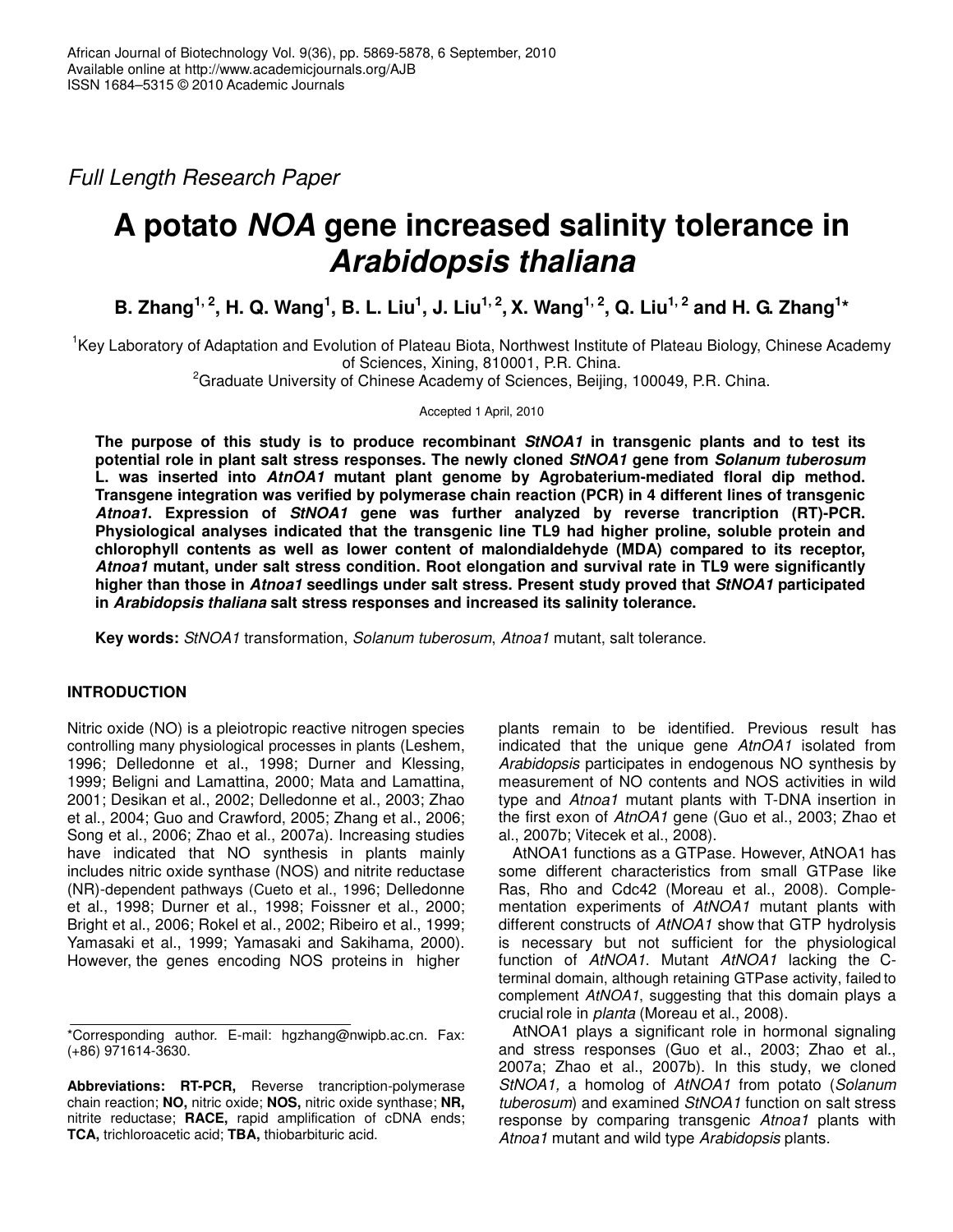| <b>Primer name</b> | <b>Sequence</b>                                 |
|--------------------|-------------------------------------------------|
| $P_{3B}$           | 5'-AAGCAGTGGTAACAACGCAGAGTAC d(T)30N(AGC)(AGCT) |
| Stnoa1             | 5'-ATATCCTTCTTGTTCGAGCTTCC-3'                   |
| Stnoa2             | 5'-TTCGAGCTTCCTTTCACAATTAAC-3'                  |
| Stnoa3             | 5'-TGACCAGGAGACATACGATTTGA-3'                   |
| Pnup               | 5'- AAGCAGTGGTAACAACGCAGAGT-3'                  |
| Stnoa-flf          | 5'-CAATATCCTTCTTGTTCGAGC-3'                     |
| Stnoa-flr          | 5'-CCCGTATATACCTGTTGTAGCA-3'                    |
| Stnoa <sub>5</sub> | 5'-GCGGTACCATGGCGCCTAAACTCCTAGCTC-3' Kpn1       |
| Stnoa6             | 5'-GCGGATCCTCAGAAAAACCATTTGGGTCT-3' BamH1       |
| Hpt-F              | 5'ATGCCTGAACTCACCGCGAC3'                        |
| Hpt-R              | 5'CTATTCCTTTGCCCTCGGACG3'                       |

**Table 1.** Sequences of the primers used in this study.

#### **MATERIALS AND METHODS**

#### **Plant materials and growth conditions**

*Solanum tuberosum* and *Arabidopsis thaliana* plants (including wild type, *AtnOA1* and transgenic *AtnOA1*) were grown in an environmentally controlled greenhouse under conditions of 16 h photoperiod with temperature of  $23 \pm 2^{\circ}$ C and air humidity 60 - 70%.

#### *StNOA1* **full length cDNA isolation from** *S. tuberosum*

#### *StNONA1 5' cDNA* **end sequence obtaining and 3' RACE primer designing**

Using *A. thaliana Atnoa1* cDNA sequence as a querying probe to search against *S. tuberosum* expressed sequence tag (EST) database in GenBank, the cDNA 5' end sequence was obtained by EST merging. The 3' rapid amplification of cDNA ends (RACE) primers (*Stnoa1*, Stnoa2, Stnoa3, Stnoa5 and Stnoa-flf) were designed according to *StNOA1* 5' end sequence (Table 1).

#### **Isolation of** *StNOA1* **full length** *cDNA* **by** *3' RACE*

For reverse transcription polymerase chain reaction (RT-PCR), total RNA was extracted from 100 mg potato fresh leaf and flower mixed sample using Trizol reagent according to manufacture's protocol. The extracted RNA was, precipitated by ethanol and then resuspended in 30 ul of RNase free sterile distilled water. First strand of cDNA was generated from 5 ug of RNA with the superscript reverse transcriptase using RT primer P3R (Table 1). The *StNOA1* 3' cDNA end was obtained by cassette PCR with primer pairs (*Stnoa1*; Stnoa2 and Pnup; Stnoa3 and Pnup) (Table 1). Subsequently the *StNOA1* 3' cDNA was ligated into Puc-T vector and sequenced. The gene specific primers (Stnoa-flr and Stnoa6) were designed according to the sequence of *StNOA1* 3' cDNA end sequence. The *StNOA1* cDNA full length was amplified by cassette PCR with gene specific primer pairs (Stnoa-flf and Stnoa-flr; Stnoa5 and Stnoa6) (Table 1). Four independent RT-PCR products were sub-cloned into pBluescript II SK (+) vector, which was further used for sequencing. For 3' RACE, PCR were performed under the following conditions: 3 min at 94°C for full denaturalization, 30 s at 94°C, 30 s at 55°C, 1 min at 72°C for 30 circles of amplification and 10 min at 72°C for additional extension. For full length cDNA isolation, PCR procedure was as follows: 3 min at 94°C for full denaturalization, 30 s at 94°C, 30 s at 55°C, 2 min at 72°C for 30 circles of amplification, and 10 min at 72°C for additional extension.

#### **Construction of plant expression vector**

A *StNOA1* cDNA was cut from pBSK-*StNOA1* by BamH1 and Kpn1 enzymes and then inserted into pWM-101 after digestion by BamH1 and Kpn1 enzymes. The plasmid was named pWM-101- *StNOA1*.

#### **Plant transformation and growth**

*Atnoa1* plants were transformed by the floral dip method (Clough and Bent, 1998). Seeds (T1) from these plants were collected and selected on Murashige and Skoog (MS) solid medium (Murashige and Skoog, 1962) containing hygromycin (20 mg/l). Transgenic plants were grown to maturity and selected based on the ratio of hygromycin resistant/sensitive plants of T2 generation.

#### **Analysis of putative transgenic** *Arabidopsis* **plants with PCR and RT-PCR**

The genomic DNA was extracted from leaves of transformed, wild type and *AtnOA1 Arabidopsis* plants. Integration of the transgene into the plant genome was screened by PCR using *StNOA1*-specific primer pair (stnoa5 and stnoa6) and hygromycin phosphotransferase gene-specific primer pair (Hpt-F and Hpt-R) (Table 1).

For RT-PCR, total RNA was extracted from 100 mg control and transgenic plant fresh leaves using trizol reagent according to manufacture's protocol. First strand of cDNA was generated from 5 ug of RNA with the superscript reverse transcriptase. RT-PCR was conducted by *StNOA1*-specific primer pair (stnoa5 and stnoa6) and the ACTIN gene was used as internal standard (Table 1).

#### **Analysis of transgenic plants for tolerance to salt stress**

*A. thaliana* ecotype Colnumbia, *Atnoa1*, and transgenic plants with were used for analysis of salt tolerance.

#### **Plant survival assay**

Four-week-old plants grown in potting soil with three repetitions were irrigated with 300 mM NaCl solution every 2 days. The survival plants were counted on day 10 after the first irrigation. Survival rates were calculated from the counted data.

#### **Root elongation assay**

Wild type, *Atnoa1*, and transgenic seedlings (14 days old) grown on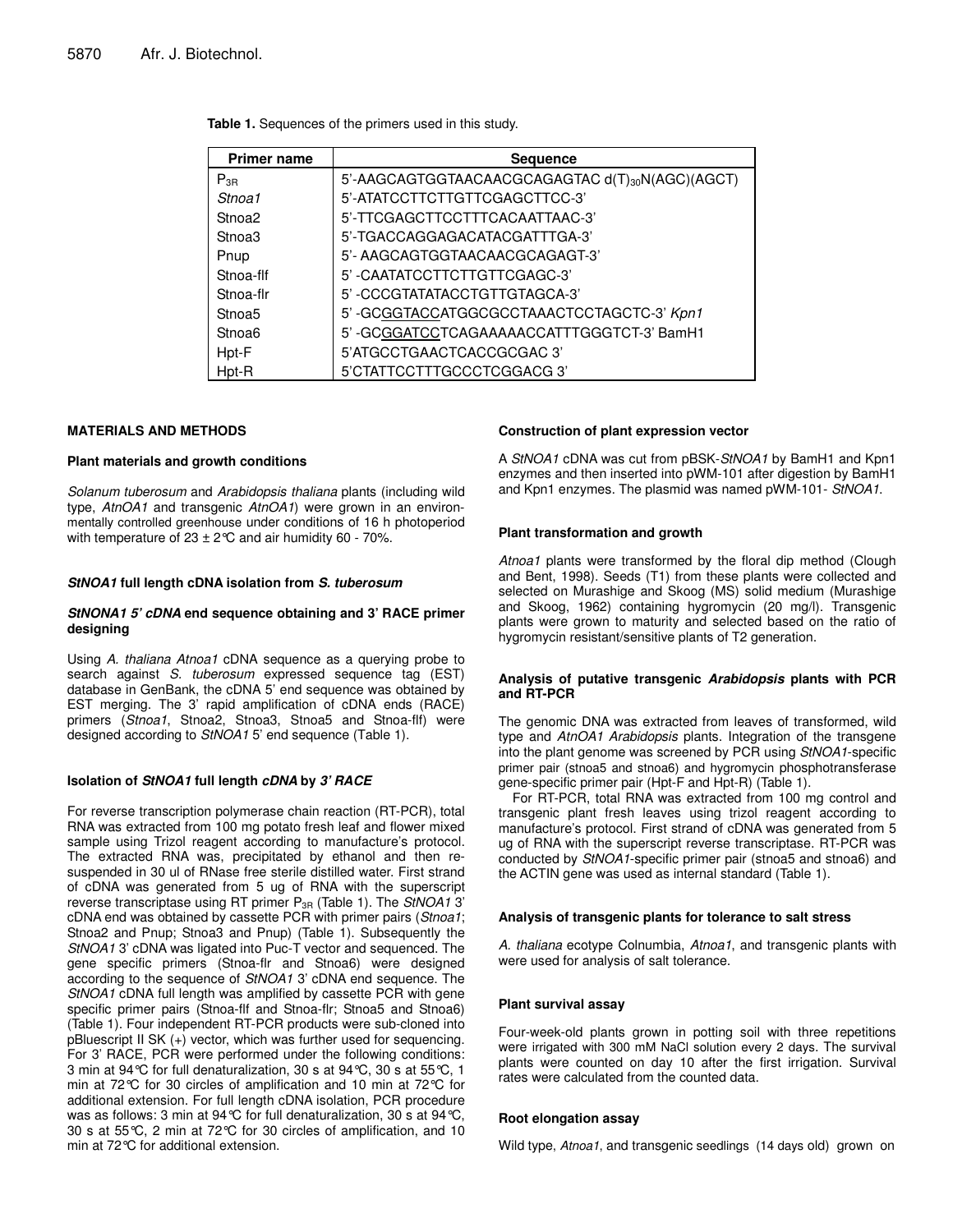MS solid medium were transferred to MS solid medium with or without different concentrations of NaCl for stress treatments. Root elongation was measured after 7 days of treatment. All treatments were repeated at least three times, and photographs were taken on the 7<sup>th</sup> day.

#### **Determination of chlorophyll and total soluble protein**

For chlorophyll extraction, leaves of wild-type, *AtnOA1* and transgenic plants were sampled at the same leaf order from the leaf base after NaCl treatment. Pigments were extracted from leaf samples (300 mg) with 5 ml of 80% acetone until complete bleaching. The extracts were subjected to spectrophotometric measurements at 645 and 663 nm (Arnon, 1949). Total soluble protein contents were determined according to Bradford (Bradford, 1976) with bovine serum albumin as standard.

#### **Measurement of proline**

Free proline content was determined using the ninhydrin method (Bates et al., 1973). 0.5 g plant leaves were homogenized in 10 ml of 3% aqueous sulphosalicylic acid and the homogenate was centrifuged at 2000 g for 5 min. 2 ml of the extract reacted with 2 ml of acid-ninhydrine and then mixed with 2 ml of glacial acetic acid. The mixture was boiled in water bath at 100°C for 60 min and the reaction was stopped by cooling the tubes in ice bath for 5 min. The chromophore formed was extracted with 3 ml of toluene by vigorous shaking and the tubes were placed in the dark for 50 min. Absorbance of the resulting organic layer was measured at 520 nm. The concen-tration of proline was estimated by referring to a standard curve for L-proline.

#### **Analysis of leaf lipid peroxidation**

Plant lipid peroxidation was expressed as equivalents of malondialdehyde (MDA). The MDA content was determined as described by Dhindsa et al. (1981). Fresh leaves (about 0.5 g) were homogenized in 10 ml of 10% trichloroacetic acid (TCA), and centrifuged at 12,000  $\times$  g for 10 min. Then, 2 ml 0.6% thiobarbituric acid (TBA) in 10% TCA was added to 2 ml of the supernatant. The mixture was heated in boiling water for 30 min, and then quickly cooled in an ice bath. After centrifugation at  $10,000 \times g$  for  $10 \text{ min}$ , the absorbance of the supernatant at 450, 532 and 600 nm was determined. The MDA concentration was estimated using the formula:

 $C$  (µmol  $I^{-1}$ ) = 6.45( $A_{532}$  -  $A_{600}$ ) - 0.56 $A_{450}$ .

#### **Statistical analysis**

Statistical analyses were carried out by two-way classification of ANOVA to evaluate whether the means were significantly different, taking  $P < 0.05$  as significance level.

# **RESULTS**

## **Isolation of** *StNOA1*

The cDNA of *StNOA1* has a full length of 1929 bp and contains an open reading frame (ORF) of 1683 bp. The deduced protein of *StNOA1* contains 561 amino acid residues with the crucial GTPase-specific motifs (Figure

1). The GenBank accession number for *StNOA1* is GU205181. A *StNOA1* cDNA was used in the construct of plasmid pWM-101- *StNOA1* for transformation. Abbreviated physical map of the plasmid is shown in Figure 2.

## **Identification of transgenic mutant** *Arabidopsis* **plants**

Four hygromycin resistance transgenic lines showed 1 and 1.68 kb amplification products when amplified with hygromycin phosphotransferase (*Hpt*) gene-specific primer pair (Hpt-F and Hpt-R) and *StNOA1* gene specific primer pair (stnoa5 and stnoa6), respectively, while the wild type and *AtnOA1* mutant *Arabidopsis* were negative (Figure 3A). Expression of *StNOA1* gene was analyzed by RT-PCR using total RNA extracted from leaves in transgenic *AtnOA1* plants as well as wild type and *AtnOA1* plants (Figure 3B). The *StNOA1* transcripts were detected in four transgenic lines: TL1, TL3, TL6 and TL9. The expression levels differed among the four lines. TL9 had 3 folds than that of TL1 and 2 folds than that of TL3 and TL6. No expression was detected in the wild type and *AtnOA1* controls (Figure 3B).

## **Phenotype comparison of TL9 with** *Atnoa1* **and wildtype** *Arabidopsis* **plants**

Transgenic plants expressing *StNOA1* showed a clear phenotype difference in aspects of growth and development compared to *AtnOA1* mutant plants (Figure 4). TL9 showed more shoots and leaves (Figures 4B and C). The leaves of TL9 were greener (Figures 4A, B and C).

## **Effect of** *StNOA1* **expression on seedling survival rate under NaCl stress**

Four-week-old TL9, *AtnOA1* and wild type *Arabidopsis* plants growing in potting soil were irrigated with 300 mM NaCl. On the 10th day after irrigation, TL9 displayed a higher survival rate than *AtnOA1* as well as wild type plants (Figure 5). The finding reveals that transgenic TL9 was more tolerant to salt stress than *AtnOA1* as well as wild type*.*

## **Effect of** *StNOA1* **expression on seedling root elongation under NaCl stress**

As shown in Figure 6, root elongation of TL9 was significantly higher than *Atnoa1* after growing on MS medium with different concentrations of NaCl for 7 days (Figure 6). Nevertheless, the root elongations were reduced by 27.8, 40.5 and 51%, respectively, in wild type, TL9, and *AtnOA1 Arabidopsis* seedlings when they were grown on MS medium with 50 mM NaCl for 7 days  $(P < 0.05)$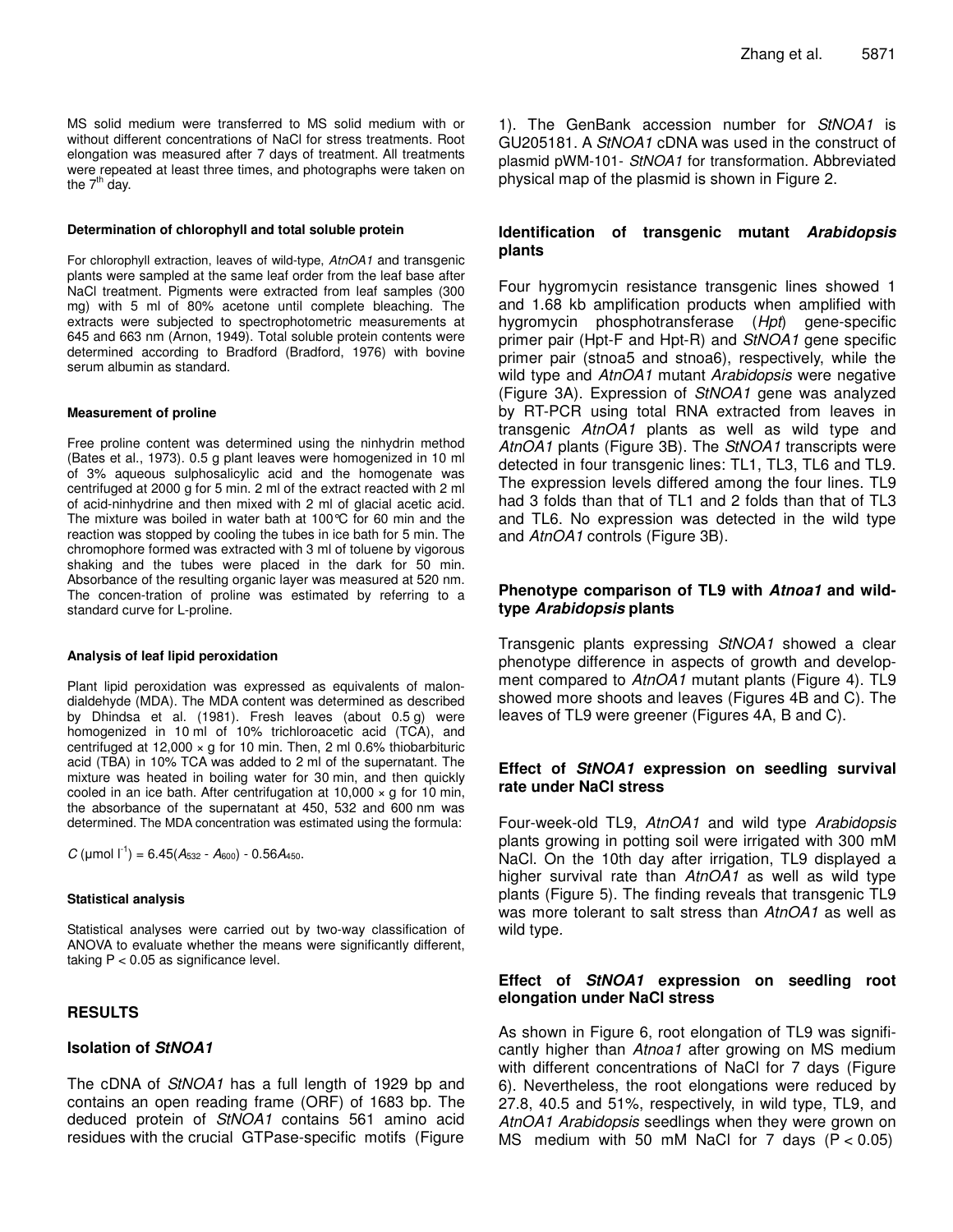CAATATCCTTCTTCTTCGAGCTTCCTTTCACAATTAACAATGGCGCCTAAACTCCTAGCTCTATCCTCCTTATCTTCTATTTGCCCATTC  $1\,$ O Y P S C S S F L S O L T H A P K L L A L S S L S S I C P F ÷. 91 PIPNSSPSSLNIYKFHTPKPTLIFCKSTRP  $31$ 181 CAAACTATCTCAGAATCCGAACCCGAGGGCTATGGAGCTGCTGCCCCGACCCGAGGTGACATATATCTTCAACGCCAACAGGTCGCCT Q T I S E S E P E G Y G A A A P T R G D I Y L Q R Q Q V V A 61 271 GCATCTTCATCGGTGCTAGCCACAACTAAGAAGAAAAAAGAAGAAGGATAATATCTTCAAAATTTCCAACTTGGCTCCTTGCTGTTAC A S S S U L A T T K K K K K K K K D M I F K I S M L A P C C Y 91 G C G A P L H T S E V D A P G Y V D Q E T Y D L K K K K H B Q  $121$ 451 CTRCGTAAAATTCTTTGTGGACGGTGTCGTCTATTGTCTCATGGGCACATGATAACTGCAGTAGGTGGAAATGGAGGTTATTCTGGAGGA 151 L R K I L C G R C R L L S H G H H I T A V G G N G G Y S G G 541 AAGCAATITGTTACAGCAGAAGAGCTTCGAGAAAAGTTGTCTCATGTGCGCCATGAGAAAGCTTTGATTGTTAAATTGGTTGATATTGTA K Q F V T A E E L R E K L S H V R H E K A L I V K L V D I V 181 631 GACTTCAATGGCAGTTTTTTGGCTCGTGTCCGAGATCTTGCTGGTGCAAATCCCATAATTTTGGTTATAACTAAGGTGGATCTTCTTCCA D F N G S F L A R V R D L A G A N P I I L V I T <u>K V B</u> L L P  $211$ 721 AAAGATACTGATCTTAATTGTGTTGGTGACTGGGTTGTGGAGGCCAAATGAAGAAGAAGCTTAATGTTCTGAGCGTTCATTTAACAAGT K D T D L N C V G D W V V E A T M K K K L N V L S V H L T S  $241$ 811 TCAAAGTCATTGGTTGGAATCTCCGGGGTGGTGTCAGAAATCCAAAAAGGAAAAAAGGGAAGGGATGTATACATTCTGGGCTCAGCGAAC S K S L V G I S G V V S E I Q K E K K G R D V Y I L <u>G S A N</u> 271 901 GTGGGAAAATCTGCATTCATCAATGCACTGTTAAATACGATGCCATATAAGGACCCAGTGGCAGCCTCTGCACGGAAATACAAACCAATA V G K S A F I N A L L N T H P Y K D P V A A S A R K Y K P I  $301$ 991 CAATCAGCTGTTCCCGGAACGACACTGGGTCCAATCCCAATTGATGCTTTCCTTGGTGGAAAAAATTGTATGATACCCCTGGAGTCCAT O S A V P G T T L G P I P I D A F L G G E K L Y B T P G V H  $331$ 1081 CITCATCATAGGCAAGCTGCAGTTATTCACGTGGAAGATCTCCCTACTCTTGCCCCTCAAAGTCGTCTTCGGGGTCAAGTTTTTCCAAGT 361 L H H R Q A A V I H V E D L P T L A P Q S R L R G Q V F P S 1171 TCTGGGCAAAACTTGGACTCGCAGATAGCTAACCGAATGAGATCAAGTGGCTTGAGTGGATTATCAATATTCTGGGGAGGCCTTGTTCGA 391 S G O N L D S O I A N R M R S S G L S G L S I P W G G L V R 1261 ATTGACGTTTTGAAGGTTCTCCCAGAGACTTGTTTGACATTCTATGGACCCAAGGCGTTGCAAATTCACGTAGTGCCTACTGAAGAAGCA I D V L K V L P E T C L T P Y G P K A L O I H V V P T E E A 421 1351 GATGAATICIACCAGAAAGAACICGGAGIICIAIIGACACCICCGACAGGAAAAGAAAAGGCAGAIGACIGGAIGGGACIIGAAACAAAG D E F Y Q K E L G V L L T P P T G K E K A D D W M G L E T K 451 481 R Q L Q I K Y E D I E R P T C D V A I S G L G W F S V V P V 1531 AACAAATCAGCCGGAATATTTAATCCAGTTTCAGAAGTTAAAGCTGGAGAGCTAACTTTTATTGTCCATGTTCCGAAGCCAGTAGAGATT N K S A G I F N P V S E V K A G E L T F I V H V P K P V E I 5.1.1 1621 TTTGTTCGATCTCCTATGCCTGTGGGCAAAGCAGGAGGACGGTGGTACGACTACAGGGAGTTGACAGAGGAGGAATTAGAAGTGAGACCC 541 F V R S P M P V G K A G G R W Y D Y R E L T E E E L E V R P 1711 AAATGGTITITCTGATTGTTACTAGTITCAGTITAACTTTTATATGATTGACAGTGTTACTTATTTTTTACACTATTAGATCACCTAAGT 571 K W F F <sup>F</sup> L L L V S V \* L L Y D \* Q C Y L F F T L L D H L S 1801 ATTCGTCATAAAAAAAATAGATCCCTAACCTGGGAAATAATGCAGGTTACCTGCTACAACAGGTATATACGGGTAATGTAAAAAAATCTT I R R K K R S L T W E I H Q V T C Y N R Y I R V H \* K N L 601 631 ALKISLOSVKKK

**Figure 1.** *StNOA1* gene sequence DNA and deduced amino acid sequence. The start and stop codes are underlined in boldface type. The crucial GTPase-specific motifs are also underlined in boldface type. [NT] KxD (the GTPspecificity motif), GxxxxGKS (Walker A), DxxG (Walker B).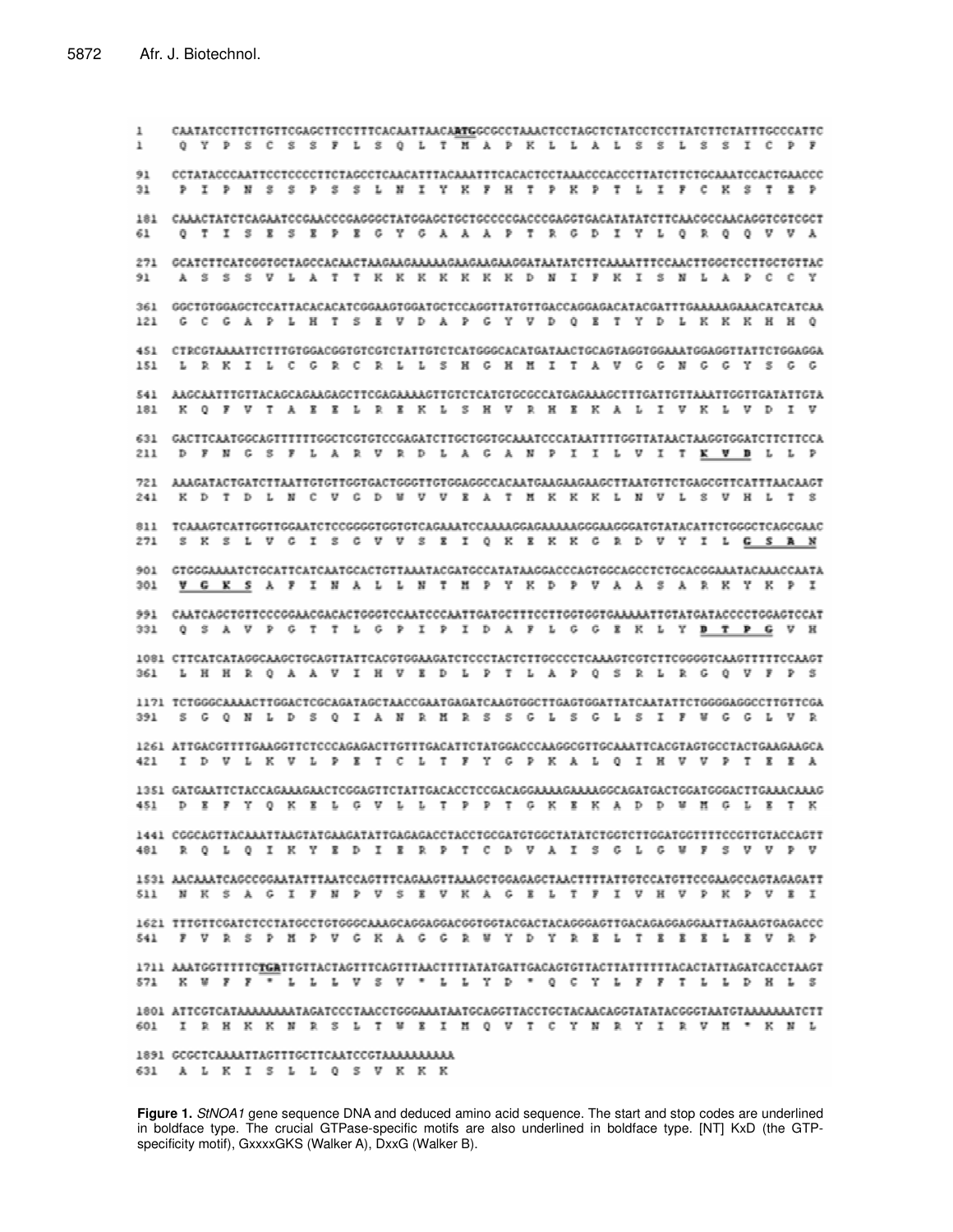

**Figure 2.** The *StNOA1* gene construct.



**Figure 3.** Molecular analysis of transgenic *AtnOA1* plants. (A) PCR analysis in 4 putatively hygromycin resistant plants of *AtnOA1* for presence of *hpt* and *StNOA1* gene, respectively. (B) The *StNOA1* gene expression was analyzed by RT-PCR. The *Actin* gene was used as internal control. WT, wild type; *AtnOA1*, *AtnOA1* mutant; TL1, TL3, TL6 and TL9, the transgenic lines.

(Figure 6). Similar tendency was observed in other NaCl concentrations (Figure 6).

## **Effect of** *StNOA1* **expression on leaf chlorophyll and soluble protein contents under NaCl stress**

Transgenic plant TL9 expressing *StNOA1* could maintain significantly higher chlorophyll and total soluble protein contents than *Atanoa1* plants under salt stress (Figures 7 and 8). Chlorophyll content in TL9 was 34.4 and 51.4% higher than in *AtnOA1* plant leaves under unstressed and NaCl stressed conditions, respectively  $(P < 0.05)$ . Salt stress induced reduction of chlorophyll contents were 10.7, 31.4, and 22.7% in wild-type, *AtnOA1* and TL9 plant leaves, respectively (Figure 7). The soluble protein content in TL9 was 6.9 and 25.2% ( $P < 0.05$ ) higher than *AtnOA1* in unstressed and stressed conditions, respectively (Figure 8). Salt stress induced reduction of soluble contents were 18.0, 29.6 and 17.6% in wild-type, *AtnOA1*, and TL9 plant leaves, respectively (Figure 8).

## **Effect of** *StNOA1* **expression on leaf proline accumulation under NaCl stress**

The proline content of transgenic TL9 was 13.7% higher than *AtnOA1*, while 14.2% lower than wild type plants when subjected to 200 mM NaCl for 72 h ( $P < 0.05$ ) (Figure 9). Transgenic TL9 exhibited a higher proline



**Figure 4.** Phenotypic differences among transgenic *Arabidoosis* TL9, *AtnOA1*, and wild-type *Arabidopsis* in different growth periods. (A) 5 days old seedlings. (B) 25 days old plants. (C) 40 days old plants.

accumulation in unstressed condition than *AtnOA1* and wild type plants (Figure 9).

## **Effect of** *StNOA1* **expression on leaf lipid peroxidation under NaCl stress**

To determine whether transgenic plants differ from *AtnOA1* and wild type plants in lipid peroxidation under salt stress, MDA contents in three types of plants were investigated. As shown in Figure 9, the MDA content was lower in TL9 than *AtnOA1* under salt stress. MDA in *AtnOA1* plants showed a marked increase in response to NaCl treatments while a marginal accumulation of MDA in TL9 and wild-type plants was observed when treated with NaCl. The MDA contents were 40.7 and 28.6% higher in wild type and TL9, than *AtnOA1* plants, respectively (P < 0.05) (Figure 10).

# **DISCUSSION**

Compounds or genes that are able to reduce damaging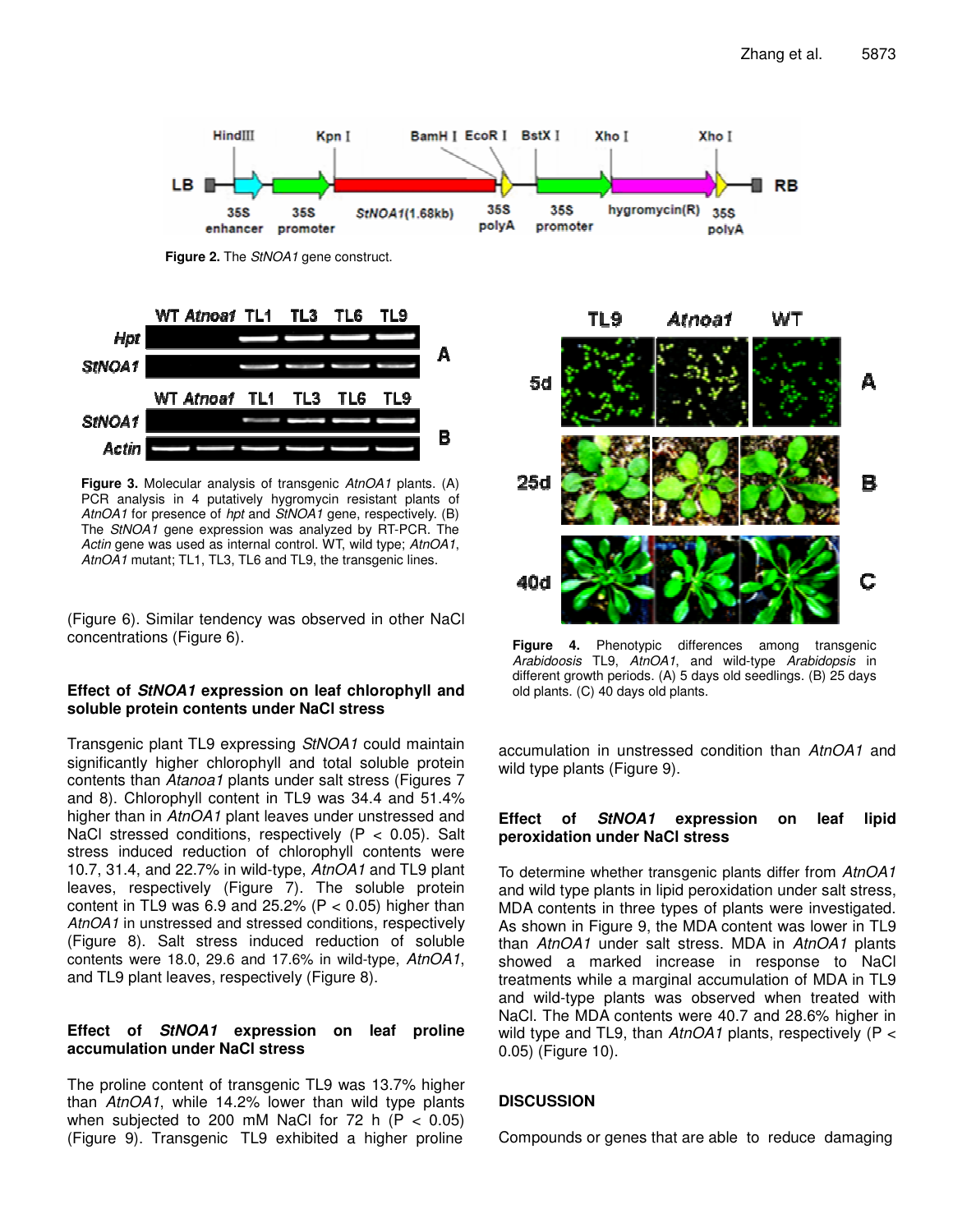

**Figure 5.** Survival rates of TL9, wild-type and *AtnOA1* plants in soil on the 10th day after irrigating 300 mM NaCl.



**Figure 6.** Effect of NaCl stress on root elongation of TL9, wild-type and *AtnOA1* seedlings. (A) Root elongation of TL9, wild-type and *AtnOA1* seedlings (7 days old) grown on MS medium with different concentrations of NaCl for 7 days. (B) Photographs of TL9, wild-type and *AtnOA1* after growing on MS with different concentrations of NaCl.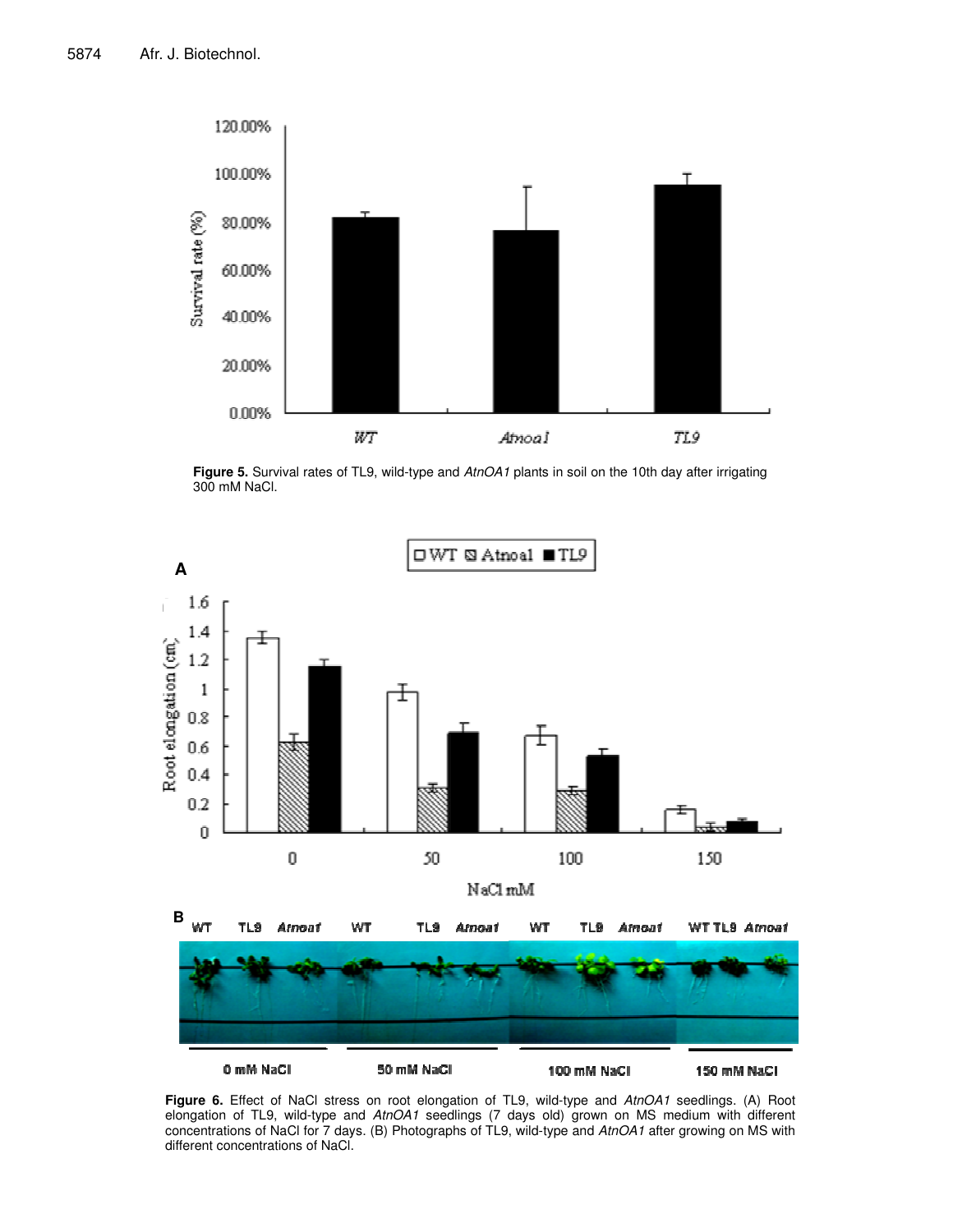

**Figure 7.** Effect of NaCl stress on chlorophyll contents in TL9, wild-type and *AtnOA1* plants. TL9, wildtype and *AtnOA1* plants were treated with 200 mM NaCl for 72 h and the chlorophyll contents were measured. Data are mean ± SE from three repetitions.



**Figure 8.** Effect of NaCl stress on soluble protein contents in TL9, wild-type and *AtnOA1* plants. TL9, wild-type and *AtnOA1* plants were treated with 200 mM NaCl for 72 h and the soluble protein contents were measured. Data are mean ± SE from three repetitions.

effects of various stresses should be of great importance from both the theoretical and application points of view. In *Arabidopsis*, *AtnOA1* was identified to be a regulator protein of a putative NOS-like enzyme complex (Guo et al., 2003). *AtnOA1* has low homology of DNA sequences with any types of NOS. The mutant *AtnOA1* plants had an increased susceptibility to biotic and abiotic stresses (Zeidler et al., 2004, Zhao et al., 2007b). In the present study, we showed that transgenic *AtnOA1* expressing potato *StNOA1* gene exhibited a higher stress tolerance to NaCl than *AtnOA1* mutant plants (Figures 5-9), indicating the involvement of *StNOA1* in regulating *Arabidopsis*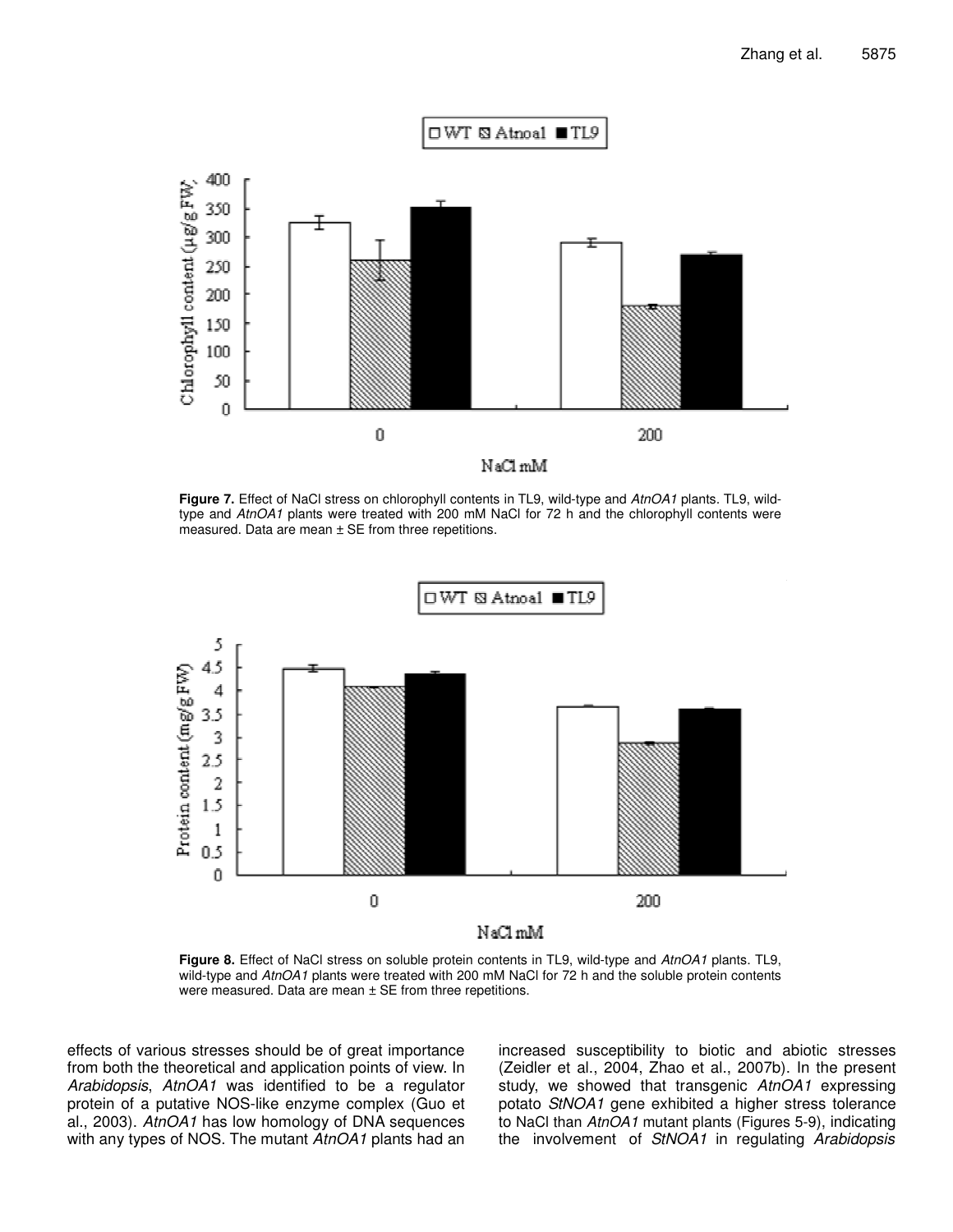

**Figure 9.** Effect of NaCl stress on proline contents in TL9, wild-type and *AtnOA1* plants. TL9, wild-type and *AtnOA1* plants were treated with 200 mM NaCl for 72 h and the proline contents were measured. Data are mean ± SE from three repetitions.



**Figure 10.** Effect of NaCl stress on MDA contents in TL9, wild-type and *AtnOA1* plants. TL9, wildtype and *AtnOA1* plants were treated with 200 mM NaCl for 72 h and the MDA contents were measured. Data are mean ± SE from three repetitions.

plant growth, development, and metabolisms during NaClmediated defense responses.

The transgenic TL9 plants expressing potato *StNOA1* gene changed original phenotype of the mutant plants in aspects of leaf yellowish and plant dwarf in different growth stages (Figure 4). The content of chlorophyll in TL9 was higher than *AtnOA1* plants either in normal or NaCl stressed conditions (Figure 7). Chlorophyll is the main component of photosynthesis. Photosynthesis has been suggested to be accompanied by S-nitrosylation of some proteins, an important protein modification involved in NO signaling (Lindermayr et al., 2005).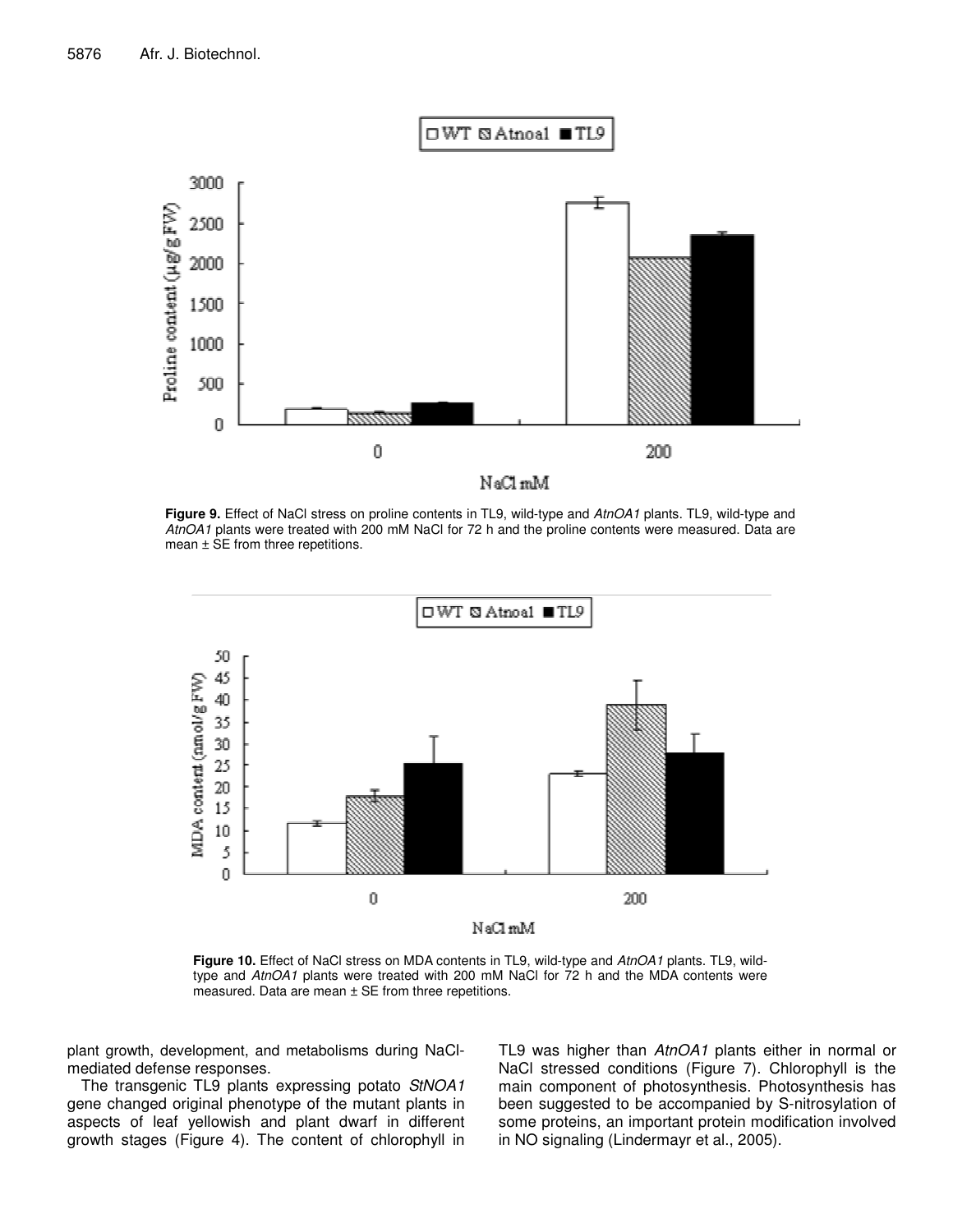Proline accumulation is the common characteristic in many plants under saline conditions (Storey et al., 1977; Wyn Jones and Storey, 1978). Proline concentration in many salt tolerant plants has been found to be higher than that in salt sensitive ones. Petrusa and Winicov (1997) found that salt tolerance alfalfa plants rapidly doubled their proline content in the roots, whereas, in the salt sensitive plants the increase was low. The present result showed that TL9 exhibited a higher content of proline in stressed condition than *AtnOA1*. This indicates that transgenic plants were more tolerant to NaCl stress than *AtnOA1*.

Salt stress has been widely shown to cause an induction of lipid peroxidation (Xiong and Zhu, 2002; Xiong et al., 2002). *AtnOA1* plants have been proved to have higher MDA contents than wild-type plants under stresses (Guo and Crawford, 2005; Zhao et al., 2007b). In the present investigation, we found that TL9 and wild type plants suffered from an alleviated lipid peroxidation than *AtnOA1* plants, as revealed by lower MDA contents in TL9 and wild type plants in the absence and presence of NaCl (Figure 10), indicating that *StNOA1* plays a role in the reduction of lipid peroxidation in *Arabidopsis* leaves under salinity stress.

Although *AtnOA1* has been reported to be a cGTPase, it bears some different characteristics from small GTPase like Ras, Rho and Cdc42. For example, the guaninebinding motif of its central domain has different arrangement; furthermore, it possesses a C-terminal domain which is suggested to play crucial roles in plants (Moreau et al., 2008). Bacterial cGTPases are essential for cell growth (Krishna et al., 2003; Arigoni et al., 1998; Morimoto et al., 2002). Transgenic *AtnOA1* expressing *StNOA1* showed more shoots and leaves than *AtnOA1* (Figures 4B and C), which might shed light on the possible role of *StNOA1* in *Arabidopsis* growth and development.

*StNOA1* as well as *AtnOA1* is predicted to be targeted to mitochondria or chloroplasts, which are both sites of electron transfer that leads to reactive oxygen species production (Gechev et al., 2006). The elevated level of ROS and oxidized lipids as well as lower NO accumulation has been reported in *AtnOA1* mutant plants (Guo et al., 2003; Zeidler et al., 2004; Guo and Crawford, 2005; Zhao et al., 2007a, 2007b). While there are also reports showing *AtnOA1* is not always impaired in NO accumu-lation (Arnaud et al., 2006; Bright et al., 2006; Shi and Li, 2006; Kolbert et al., 2008; Tun et al., 2008). Exogenous NO application can partially rescue the yellowish and pale *AtnOA1* but cannot rescue the other physiological traits associated with *AtnOA1* (Flores-perez et al., 2008). The above literatures indicates that NO is not sufficient for the loss of function of *AtnOA1*.

Our work demonstrated that *StNOA1* played a significant role in NaCl stress responses, including enhancing root elongation, elevating seedling survival rate, increasing the accumulation of leaf proline, decreasing leaf MDA

content, increasing leaf chlorophyll and soluble protein content under NaCl stress.

Regardless of the nature of *StNOA1* as well as other NOAs in plants, the present study indicated that *StNOA1* functioned in *Arabidopsis* salt stress responses. We hypothesize that the enhanced salinity tolerance by *StNOA1* transformation may come from the synergisms of its C-terminal domain unknown function and its regulation of NO accumulation.

# **ACKNOWLEDGEMENTS**

We are grateful to Dr. Z.G. Zhao for providing Atnoa1 seeds. The work was supported by grants from Key Project of Knowledge Innovation Engineering, CAS (KSCX1-YW- 03), Project of Knowledge Innovation Engineering, CAS (KSCX2-YW-N-052), and the Ministry of Agriculture of China (2008ZX08002-004).

## **REFERENCES**

- Arigoni F, Talabot F, Peitsch M, Edgerton MD, Meldrum E, Allet E, Fish R, Jamotte T, Curchod ML, Loferer H (1998). A genome-based approach for the identification of essential bacterial genes. Nat. Biotechnol. 16: 851-856.
- Arnaud N, Murgia I, Boucherez J, Briat JF, Cellier F, Gaymard F (2006). An iron-induced nitric oxide burst precedes ubiquitin-dependent protein degradation for *Arabidopsis* AtFer1 feritin gene expression. J. Biol. Chem. 281: 23579-23588.
- Arnon DI (1949). Copper enzymes in isolated chloroplasts: phenol oxidase in Beta vulgaris. Plant Physiol. 24: 1-15.
- Bates LS, Waldren RP, Teare ID (1973). Rapid determination of free proline for water-stress studies. Plant Soil, 39: 205-207.
- Beligni MV, Lamattina L (2000). Nitric oxide stimulates seed germination and de-etiolation, and inhibits hypocotyls elongation, three light-inducible responses in plants. Planta, 210: 215-221.
- Bradford MN (1976). A rapid and sensitive method for the quantiation of microgram quantities of protein utilizing the principle of protein-dye binding. Anal. Biochem. 72: 248-254.
- Bright J, Desikan R, Hancock JT, Weir IS, Neil SJ (2006). ABA-induced NO generation and stomatal closure in *Arabidopsis* are dependent on H2O<sup>2</sup> synthesis. Plant J. 45: 113-122.
- Clough SJ, Bent AF (1998). Floral dip: a simplified method for Agrobacterium-mediated transformation of *Arabidopsis thaliana*. Plant J. 16: 735-743.
- Cueto M, Hernandez-Perea O, Martin R, Benrtura ML, Rodrigo J, Lama S, Golvano MP (1996). Presence of nitric oxide sythnase in roots and nodules of Lupinus albus. FEBS Lett. 398: 159-164.
- Delledonne M, Xia Y, Dixon RA, Lamb C (1998). Nitric Oxide Functions as a signal in plant disease resistance. Nature, 394: 585-588.
- Delledonne M, Polverari A, Murgia I (2003). The functions of nitric oxide-mediated signaling and changes in gene expression during the hypersensitive response. Antioxide Redox Signal, 5: 33-41.
- Desikan RS, Griffiths R, Hancock J, Neil S (2002). A new role for an old enzyme: nitrate reductase-mediated nitric oxide generation is required for abscisic acid-mediated stomatal closure in *Arabidopsis thaliana*. Proc. Natl. Acad. Sci. 99: 16314-16318.
- Dhindsa RS, Plumb-Dhindsa P, Thorpe TA (1981). Leaf senescence: correlated with increase leaves of membrane permeability and lipid peroxidation and decreased levels of superoxide dismutase and catalase. J. Exp. Bot. 32: 93-101.
- Durner J, Klessing DF (1999). Nitric oxide as a signal in plants. Curr. Opin. Plant Biol. 2: 369-374.
- Durner J, Wendehenne D, Klessig DF (1998). Defense gene induction in tobacco by nitric oxide, cyclic GMP and cyclic ADP-ribose. Proc.